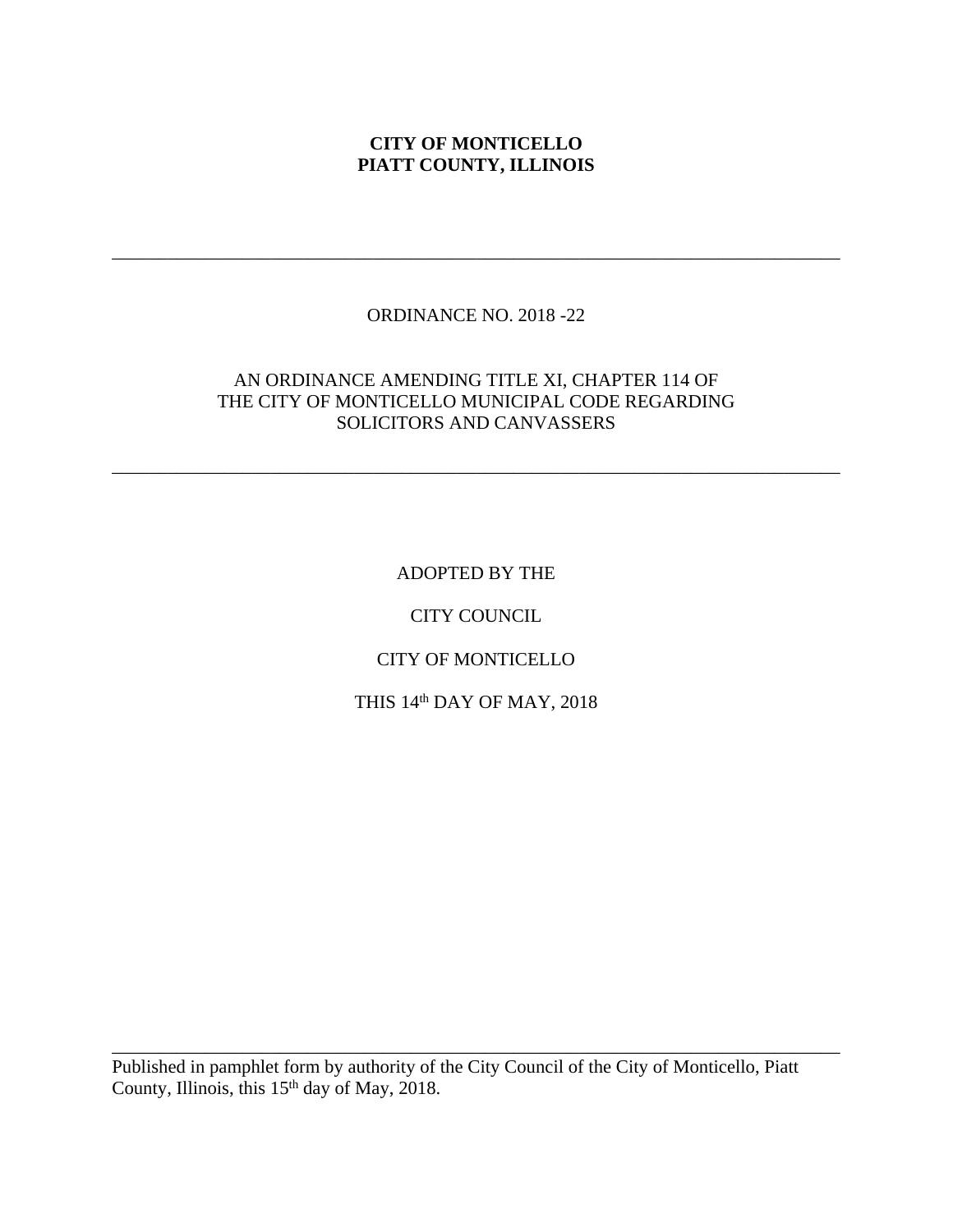# **CITY OF MONTICELLO PIATT COUNTY, ILLINOIS**

#### **ORDINANCE NO. 2018-22**

# AN ORDINANCE AMENDING TITLE XI, CHAPTER 114 OF THE CITY OF MONTICELLO MUNICIPAL CODE REGARDING SOLICITORS AND CANVASSERS

**WHEREAS**, the City of Monticello (the "City") is an Illinois municipal corporation organized and operating pursuant to Article VII of the Illinois Constitution of 1970 and the Illinois Municipal Code (65 ILCS 5/1-1-1, *et seq.*); and

**WHEREAS**, the City is authorized to license, tax, regulate, or prohibit hawkers, peddlers, itinerant merchants, and transient vendors of merchandise (65 ILCS 5/11-42-5; 225 ILCS 465/4), and to define, prevent, and abate nuisances (65 ILCS 5/11-60-2); and

**WHEREAS**, based on a routine review of the City Code, the City Council expressed a desire to amend its ordinances regarding solicitors in order to reduce fraud and crime, and protect resident privacy, while protecting the First Amendment rights of solicitors, itinerant merchants, and transient vendors of merchandise.

**NOW, THEREFORE, BE IT ORDAINED** by the Mayor and City Council of the City of Monticello, Piatt County, Illinois, as follows:

**Section 1. RECITALS.** The foregoing recitals are incorporated as though fully set forth herein.

**Section 2. AMENDMENT.** Title XI, Chapter 114 of the City of Monticello Code of Ordinances is hereby repealed and replaced with the following:

§ 114.01: Definitions. For the purposes of this chapter, the following words shall be considered to have the meanings hereinafter ascribed thereto: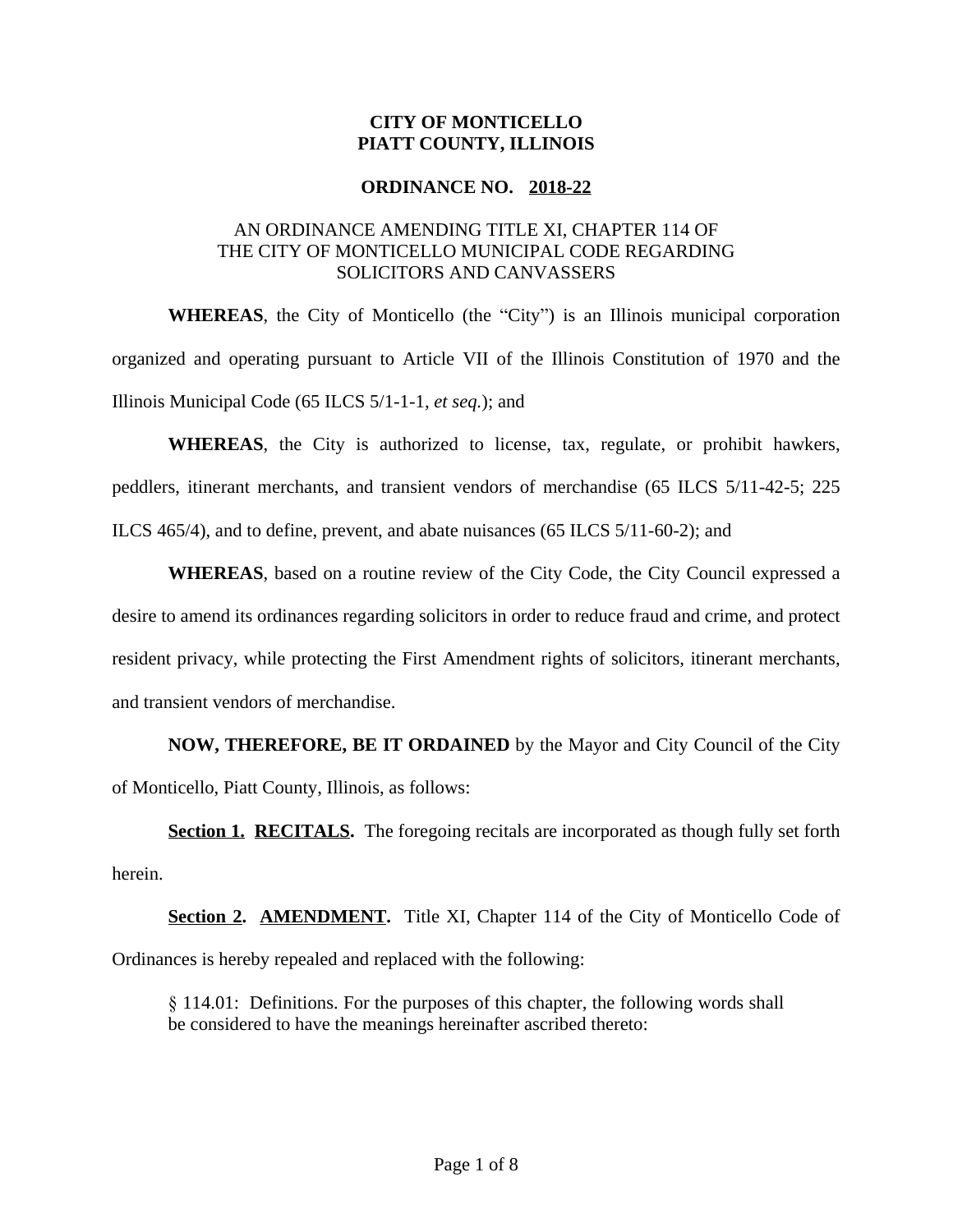Door-to-door commercial solicitation: attempting to make personal contact with any person at his residence, without prior invitation by or appointment with the resident, for the primary purpose of:

- (1) attempting to sell, for present or future delivery, any goods, wares, or merchandise, or any services to be performed immediately or in the future, whether or not the person has, carries or exposes a sample of such goods, wares or merchandise, and whether or not he is collecting advance payments for such sales and services;
- (2) seeking or attempting to obtain contributions of money or any other thing of value for the benefit of any association, organization, corporation, or program, excluding those defined under door-todoor non-commercial solicitation; or
- (3) personally delivering to the resident a handbill or flyer advertising a commercial event, activity, good, or service that is offered to the resident for purchase at a location away from the residence or at a future time.

Door-to-door non-commercial solicitation: attempting to make personal contact with any person at his residence, without prior specific invitation by or appointment with the resident, for the primary purpose of:

- (1) seeking or asking for a gift or donation for a public entity or nonprofit organization exempt from federal income tax under 26 U.S.C. 501(c);
- (2) soliciting the sale of goods, wares, or merchandise for present or future delivery, or the sale of services to be performed immediately or in the future, with the entire proceeds of such sale to be paid directly to, or used exclusively for the benefit of, a public entity or nonprofit organization exempt from federal income tax under 26 U.S.C. 501(c);
- (3) personally delivering to the resident a handbill or flyer advertising a future not-for-profit event, activity, good or service;
- (4) distribution of religious tracts and information on behalf of a religious organization;
- (5) door-to-door soliciting and pamphleteering as a vehicle for the dissemination of ideas, or views or opinions by one engaged in political activities as a candidate or on behalf of a candidate in a recognized federal, state or local election, or on behalf of an issue on an upcoming ballot; or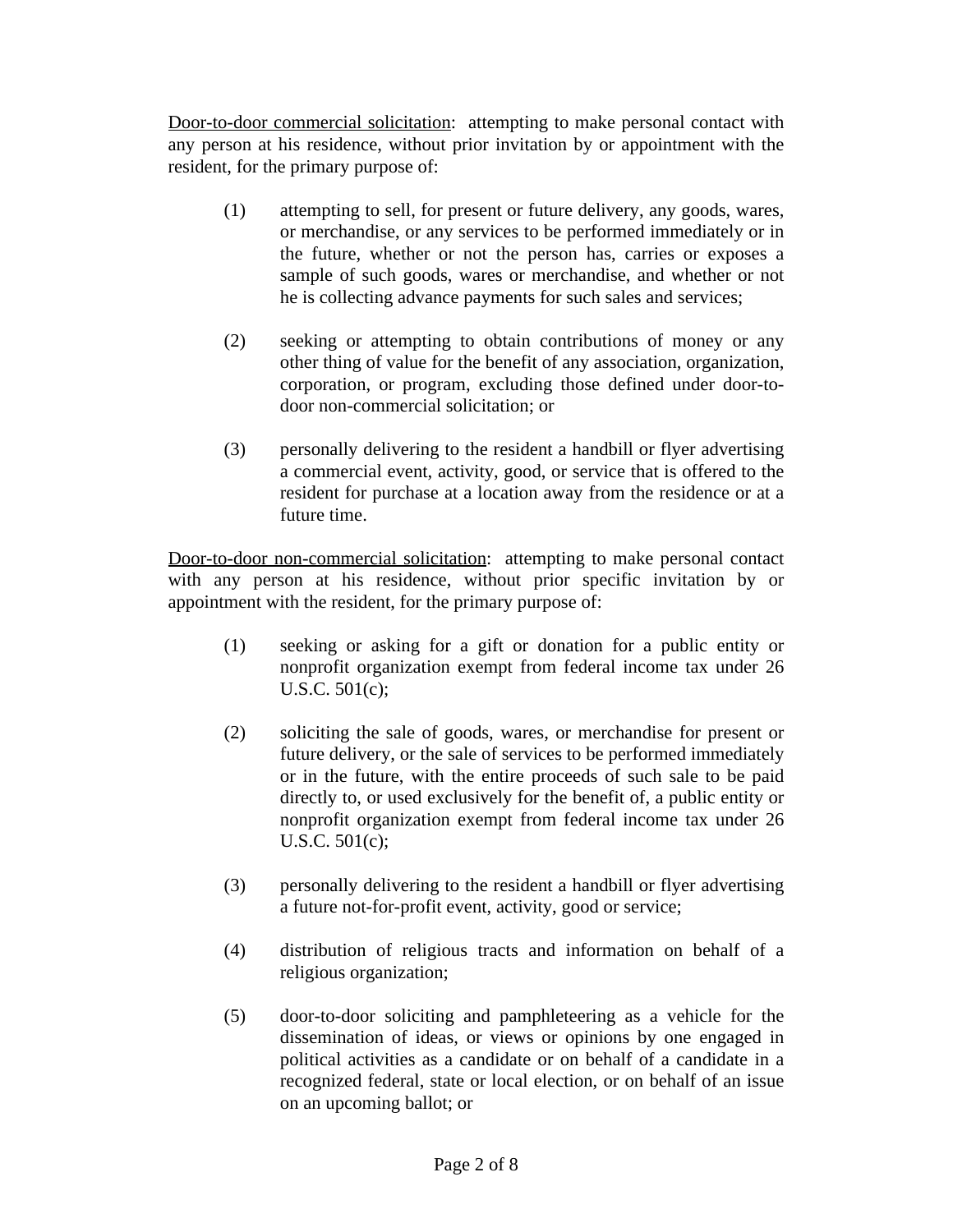(6) attempting to sell or deliver newspapers, magazines, or newspaper magazine subscriptions.

License: a document issued by the Police Department authorizing a commercial solicitor to engage in door-to-door commercial solicitation.

Public entity: the United States of America, the State of Illinois, and any county, municipality, school district, special district, and any other kind of district, agency, instrumentality, or political subdivision thereof organized pursuant to law and any separate entity created by intergovernmental contract or cooperation only between or among the federal, state, county, municipality, school district, special district, and every other kind of district, agency, instrumentality, or political subdivision thereof.

Residence: a private residence in the City, including condominium units and apartments, and including the yards, grounds, or hallways thereof.

§ 114.02: Prohibited Solicitation.

- (A) It is hereby declared to be the policy of the City that the occupant or occupants of residences in the City shall make the determination of whether solicitors shall be, or shall not be, invited to their residence.
- (B) No person may engage in door-to-door commercial solicitation at any residence without prior invitation from the occupant if the residence:
	- (1) is registered with the City's "No Knock" registry for door-to-door commercial solicitation; or
	- (2) prominently displays a notice stating "No Commercial Solicitors" or "No Commercial Solicitation" on or near the main entrance or door to any dwelling unit in the residence.
- (C) No person may engage in any door-to-door commercial or noncommercial solicitation upon any residence without prior invitation from the occupant thereof if the residence is:
	- (1) registered with the City's "No Knock" registry for door-to-door commercial and non-commercial solicitation; or
	- (2) prominently displays a notice stating "No Solicitors" or "No Solicitation" on or near the main entrance or door to any dwelling unit in the residence.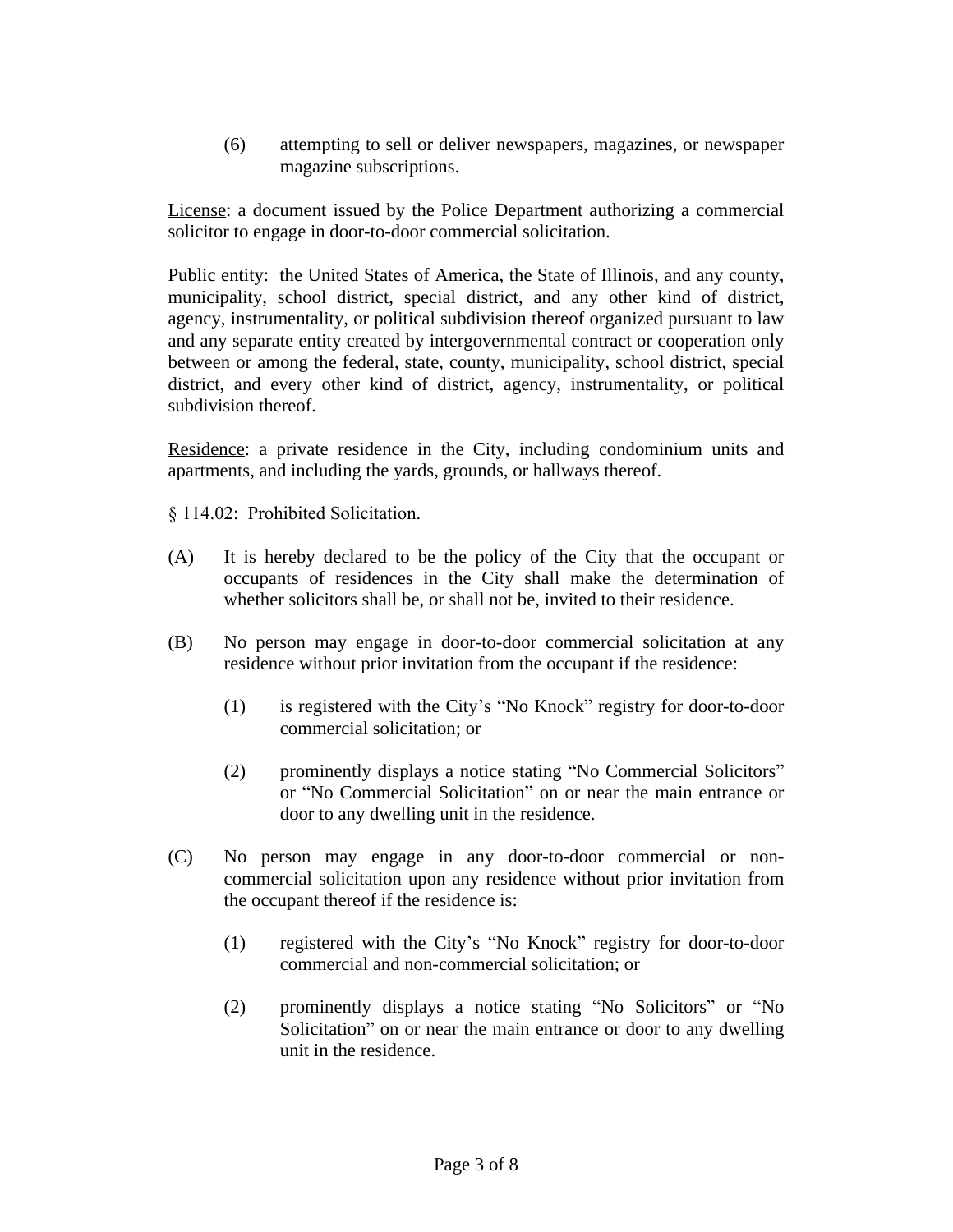(D) No person may engage in door-to-door commercial or non-commercial solicitation at any residence after the owner or occupant asks the person to leave the residence.

§ 114.03: "No Knock" Registry.

- (A) An occupant may prohibit door-to-door commercial and/or noncommercial solicitation without prior invitation at his or her residence by registering the residence with the Chief of Police.
- (B) The Chief of Police will maintain and publish a "No Knock" registry on the City's website, indicating those occupants prohibiting door-to-door commercial and/or non-commercial solicitation at his or her residence.
- § 114.04: Commercial Door-to-Door Solicitation License Required.

It shall be unlawful for any person to engage in door-to-door commercial solicitation at a residence without first obtaining a license issued by the Chief of Police. Unless authorized or permitted pursuant to the terms and provisions of this chapter, the practice of being in and upon private residential property within the City by door-to-door commercial solicitors is a nuisance prohibited and punishable as set forth in this chapter.

§ 114.05: No License Required for Non-Commercial Door-to-Door Solicitation.

Persons engaged in non-commercial door-to-door solicitation are not required to obtain a license.

§ 114.06: Door-to-Door Solicitation.

- (A) Every person licensed pursuant to this chapter must at all times possess and display their license in a conspicuous place while soliciting and shall produce the same whenever requested to do so by a police officer or other person.
- (B) Not more than two individuals will engage in door-to-door commercial or non-commercial solicitation at any residence at the same time without permission of the occupant.
- § 114.07: Application for Commercial Door-to-Door Solicitation License.
- (A) Each person applying for a door-to-door commercial solicitation license must make a written application on forms provided by the City with payment of the license fees to the City of Monticello. The applicant shall state upon oath or affirmation that the information contained in the application is truthful to the best of his or her knowledge and belief.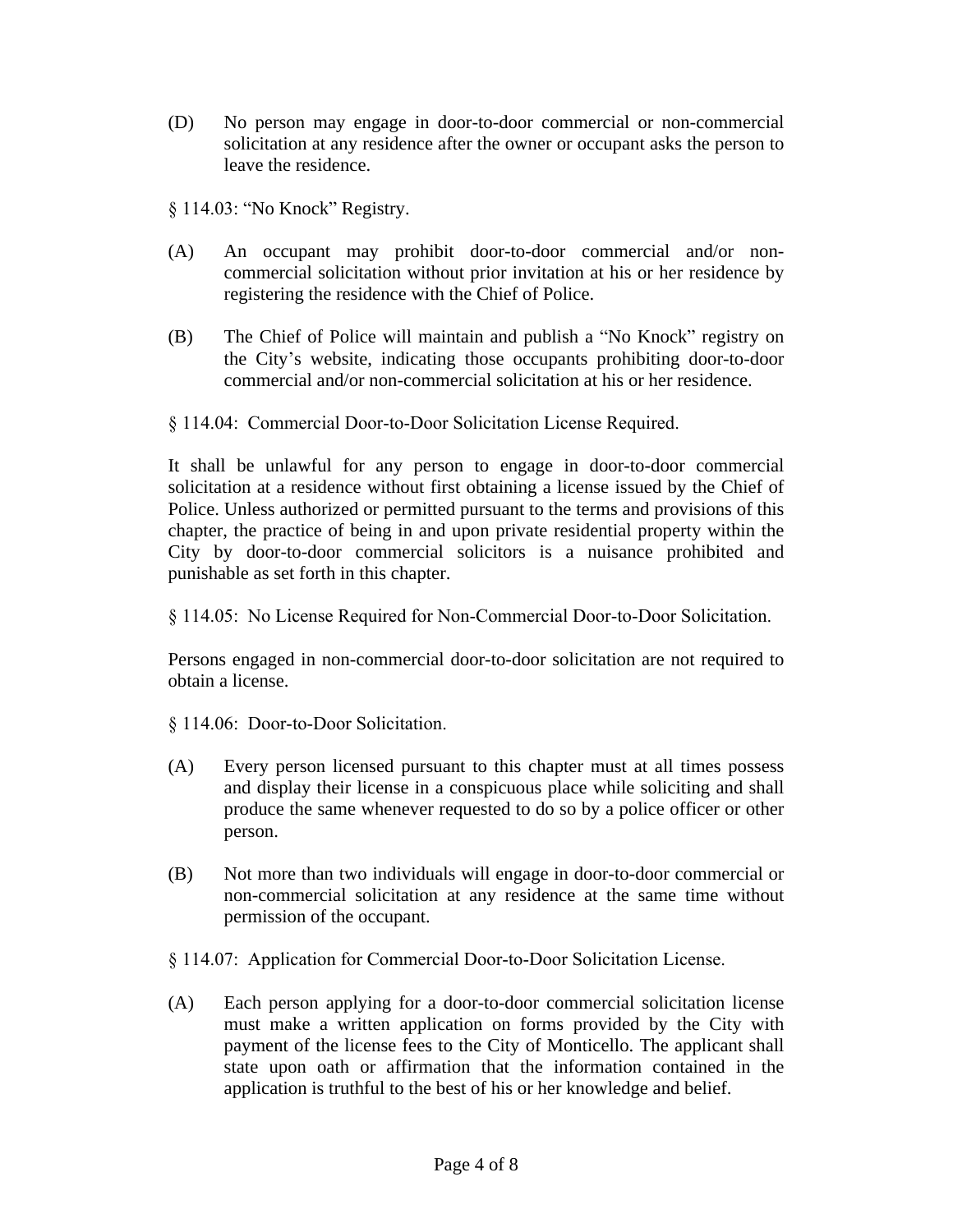- (B) The applicant must supply the following information and any such additional information that the City may require upon the application form:
	- (1) applicant's true and correct name, and any former names or aliases;
	- (2) applicant's business address and business telephone number;
	- (3) if different from the applicant, the name, address, and phone number of the responsible person or entity;
	- (4) the name, address, and phone number of the applicant's immediate supervisor, if any;
	- (5) information regarding the applicant's business including, without limitation, its legal status and proof of registration with, or a certificate of good standing from the Illinois Secretary of State;
	- (6) proof the applicant or the applicant's business has registered with the Illinois Department of Revenue for the payment of sales tax;
	- (7) a brief explanation of the nature and duration of the applicant's proposed solicitation activity that requires a license under this chapter;
	- (8) a complete list of all persons to be authorized to solicit under the license;
	- (9) for each person authorized to solicit under a license, the following information:
		- a. name, address, phone number and date of birth;
		- b. proof of identification by submittal of any of the following that bear a photograph of sufficient quality to identify the person:
			- I. a valid U.S. driver's license or identification card issued by any state;
			- ii. a valid United States uniformed service identification card;
			- iii. a valid U.S. passport; or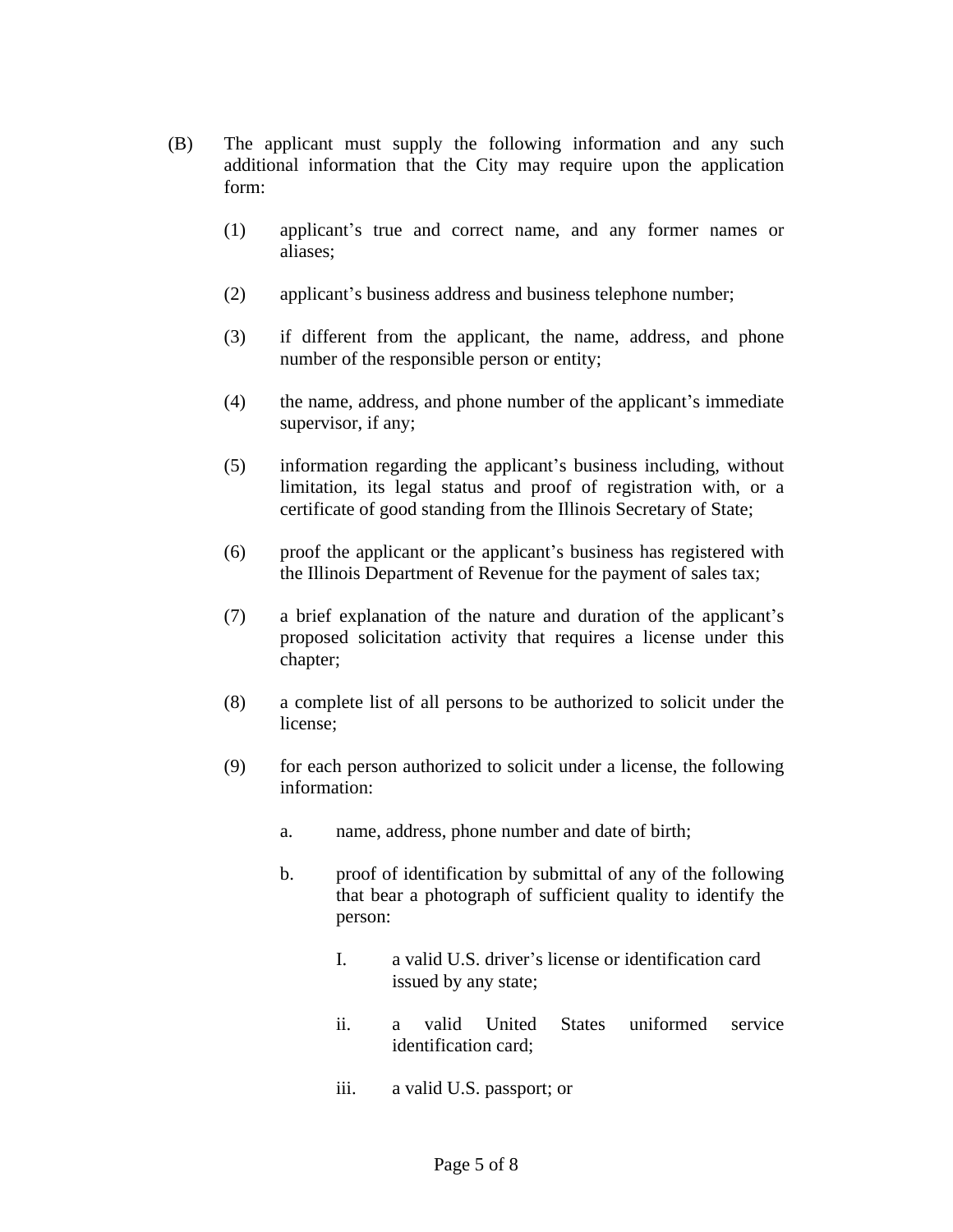- iv. U.S. Citizenship and Immigration Services Green Card;
- (10) a statement that the applicant, nor any person to be authorized to solicit under the license, have not:
	- a. been convicted in any jurisdiction of robbery, theft, embezzlement, larceny, or crime involving the obtaining of money or property by false pretenses; and
	- b. had any jurisdiction revoke or deny them a permit, license, or registration in connection with soliciting.
- (11) a ten-dollar (\$10.00) application fee.
- (C) Within five business days of the Chief of Police's receipt of a complete application, the Chief of Police will issue a license for a term of one year, unless the Chief of Police determines that the license application should be denied under the criteria stated in section § 114.08.
- (D) Each applicant must read and sign a statement in substantially the following form:

"I, \_\_\_\_\_\_\_\_\_\_\_\_\_, having read and understood the provisions of the Monticello City Code regarding soliciting and in particular the provision contained therein against soliciting at residential premises where notices against solicitation have been posted.

 $Signed:$ 

Date: \_\_\_\_\_\_\_\_\_\_\_\_\_\_\_\_\_\_"

§ 114.08: Denial or Revocation of a License.

- (A) The Chief of Police will send the applicant or licensee a "Notice of Denial" or "Notice of Revocation" for a door-to-door commercial solicitation license by first class mail, if the Chief of Police determines that the applicant or licensee:
	- (1) made any material misrepresentation or false statement in the license application;
	- (2) authorized, condoned, or knowingly tolerated any unlawful solicitation or any solicitation conducted under the license in such a manner as to constitute a nuisance, crime, fraud, trespass,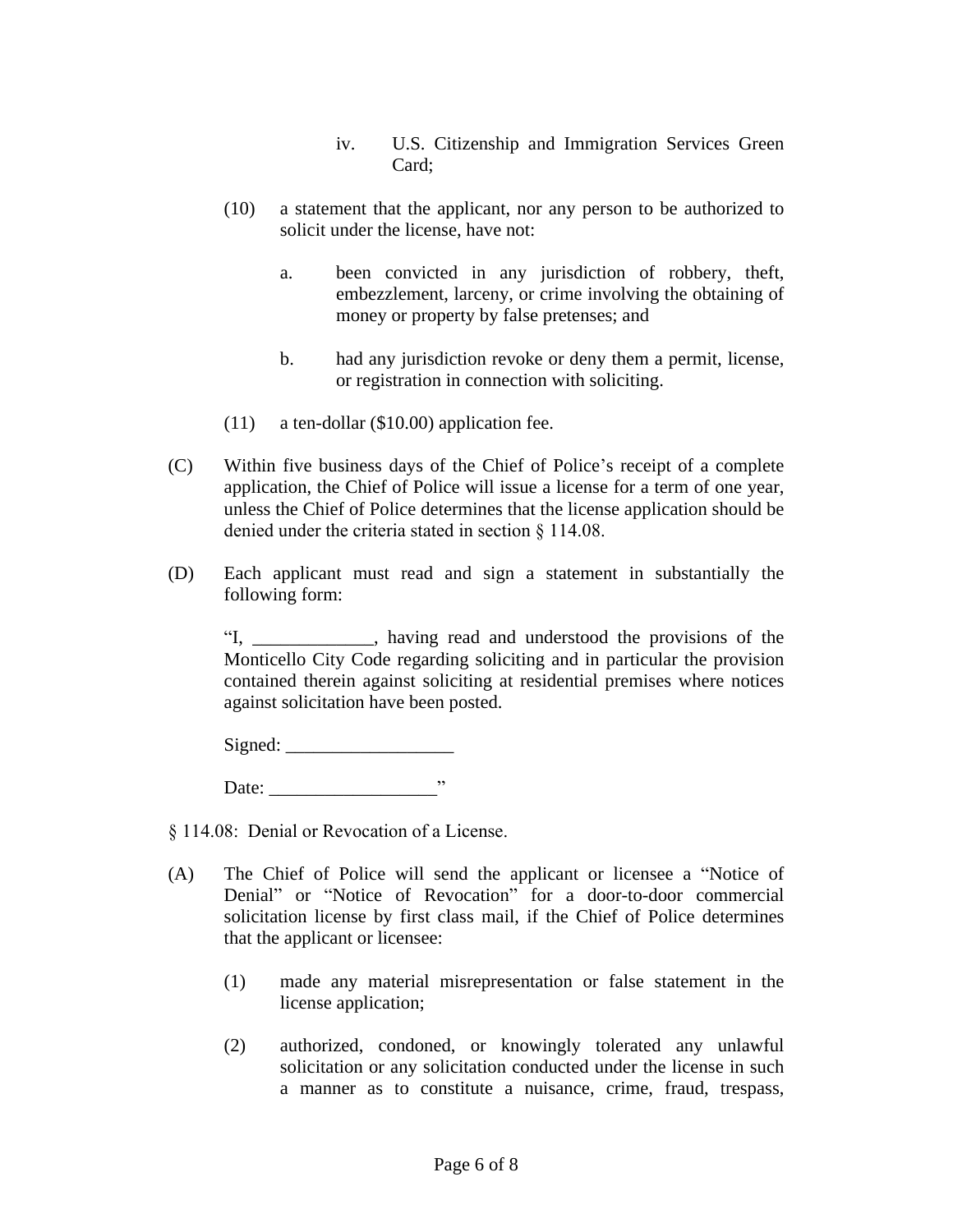invasion of privacy, or deceptive practice;

- (3) failed to comply with applicable laws, including registration with the Illinois Department of Revenue for the payment of sales tax; or
- (4) failed to conduct and/or supervise solicitation activities under the license so as to reasonably ensure that such solicitation is in compliance with the terms of the license and with the provisions of this chapter.
- (B) Within five business days of the "Notice of Denial" or "Notice of Revocation," the applicant or licensee may submit a written request to the Mayor for a hearing to dispute the license denial or revocation.
- (C) Within five business days of the applicant or licensee's request for a hearing, the Mayor will submit a "Notice of Hearing" to the applicant or licensee by first class mail, not less than five business days prior to the date of the hearing. The "Notice of Hearing" will describe the Chief of Police's grounds for denial or revocation of the license and notify the applicant of the time and place of the hearing, and their right to counsel, to submit evidence, and to cross-examine witnesses.
- (D) The Mayor will deny the application or revoke the license:
	- (1) in the absence of a timely request for hearing; or
	- (2) upon finding of grounds for denial or revocation of the license based upon the preponderance of the evidence after a hearing.

§ Section 114.09: Penalty.

Notwithstanding any other remedies available to the City pursuant to this chapter, any person violating any of the provisions of this chapter shall be punished by a fine of not more than seven hundred and fifty dollars (\$750.00) for each offense, to which court or adjudication costs may be added. A separate offense shall be deemed committed on each day on which the violation occurs or continues to occur. The City may pursue any appropriate remedy at law or in equity to enforce the terms of this Chapter.

§ Section 114.10: Constitutional Rights.

Nothing in this chapter shall be interpreted or enforced to deprive any person of any rights guaranteed under the constitutions of the state of Illinois or the United States.